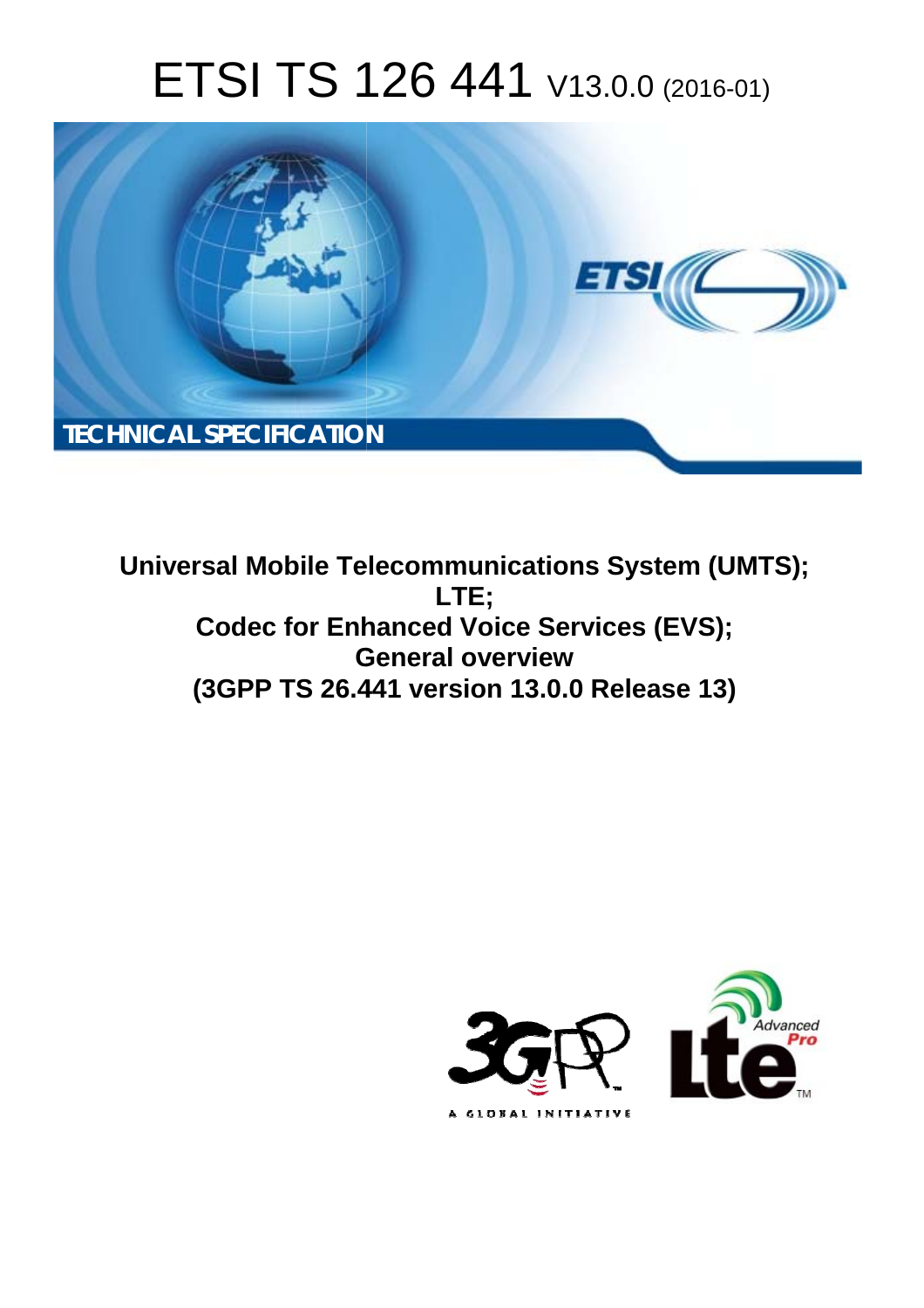Reference RTS/TSGS-0426441vd00

> Keywords LTE,UMTS

#### *ETSI*

#### 650 Route des Lucioles F-06921 Sophia Antipolis Cedex - FRANCE

Tel.: +33 4 92 94 42 00 Fax: +33 4 93 65 47 16

Siret N° 348 623 562 00017 - NAF 742 C Association à but non lucratif enregistrée à la Sous-Préfecture de Grasse (06) N° 7803/88

#### *Important notice*

The present document can be downloaded from: <http://www.etsi.org/standards-search>

The present document may be made available in electronic versions and/or in print. The content of any electronic and/or print versions of the present document shall not be modified without the prior written authorization of ETSI. In case of any existing or perceived difference in contents between such versions and/or in print, the only prevailing document is the print of the Portable Document Format (PDF) version kept on a specific network drive within ETSI Secretariat.

Users of the present document should be aware that the document may be subject to revision or change of status. Information on the current status of this and other ETSI documents is available at <http://portal.etsi.org/tb/status/status.asp>

If you find errors in the present document, please send your comment to one of the following services: <https://portal.etsi.org/People/CommiteeSupportStaff.aspx>

#### *Copyright Notification*

No part may be reproduced or utilized in any form or by any means, electronic or mechanical, including photocopying and microfilm except as authorized by written permission of ETSI.

The content of the PDF version shall not be modified without the written authorization of ETSI. The copyright and the foregoing restriction extend to reproduction in all media.

> © European Telecommunications Standards Institute 2016. All rights reserved.

**DECT**TM, **PLUGTESTS**TM, **UMTS**TM and the ETSI logo are Trade Marks of ETSI registered for the benefit of its Members. **3GPP**TM and **LTE**™ are Trade Marks of ETSI registered for the benefit of its Members and of the 3GPP Organizational Partners.

**GSM**® and the GSM logo are Trade Marks registered and owned by the GSM Association.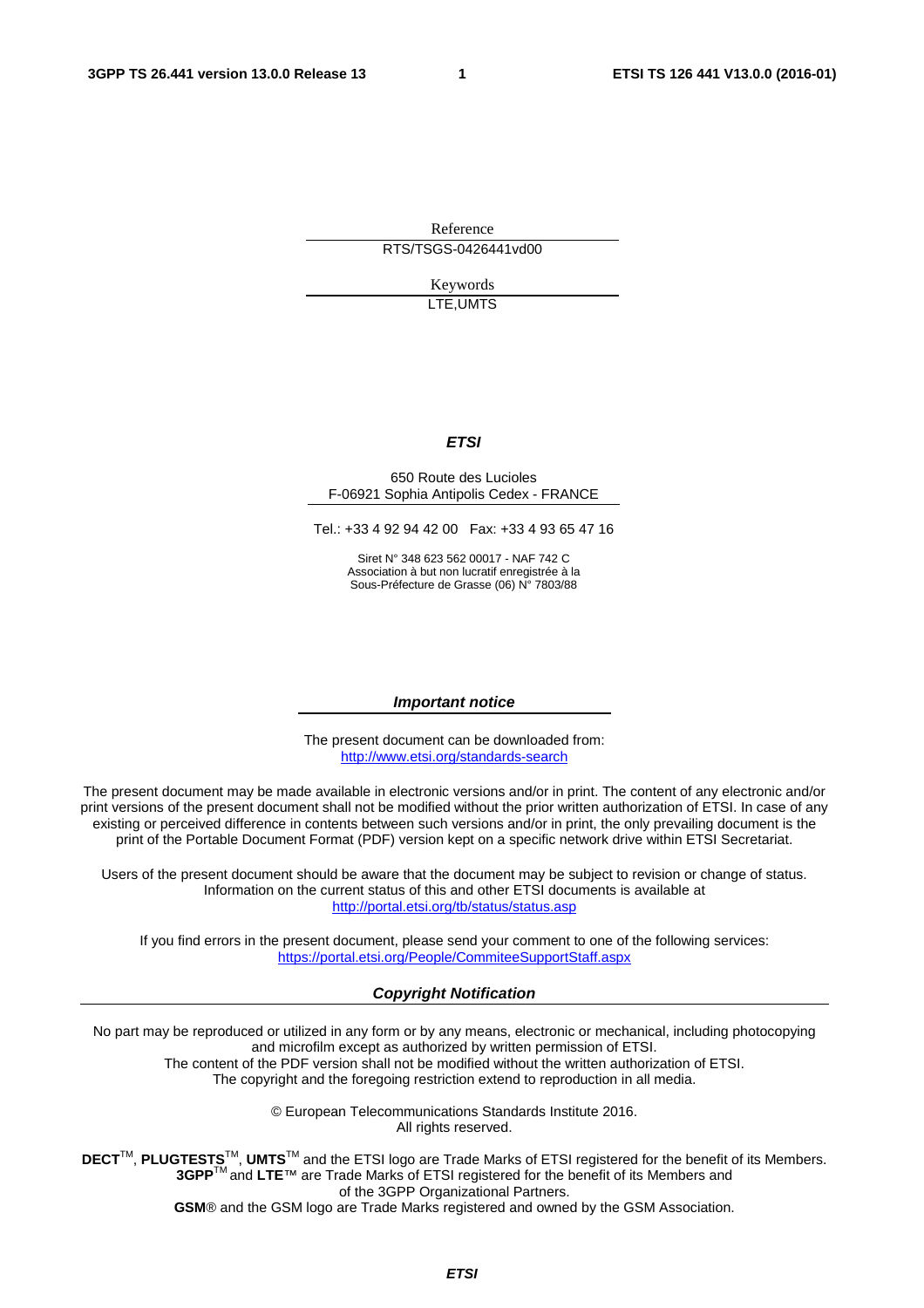#### Intellectual Property Rights

IPRs essential or potentially essential to the present document may have been declared to ETSI. The information pertaining to these essential IPRs, if any, is publicly available for **ETSI members and non-members**, and can be found in ETSI SR 000 314: *"Intellectual Property Rights (IPRs); Essential, or potentially Essential, IPRs notified to ETSI in respect of ETSI standards"*, which is available from the ETSI Secretariat. Latest updates are available on the ETSI Web server [\(https://ipr.etsi.org/](https://ipr.etsi.org/)).

Pursuant to the ETSI IPR Policy, no investigation, including IPR searches, has been carried out by ETSI. No guarantee can be given as to the existence of other IPRs not referenced in ETSI SR 000 314 (or the updates on the ETSI Web server) which are, or may be, or may become, essential to the present document.

#### Foreword

This Technical Specification (TS) has been produced by ETSI 3rd Generation Partnership Project (3GPP).

The present document may refer to technical specifications or reports using their 3GPP identities, UMTS identities or GSM identities. These should be interpreted as being references to the corresponding ETSI deliverables.

The cross reference between GSM, UMTS, 3GPP and ETSI identities can be found under <http://webapp.etsi.org/key/queryform.asp>.

### Modal verbs terminology

In the present document "**shall**", "**shall not**", "**should**", "**should not**", "**may**", "**need not**", "**will**", "**will not**", "**can**" and "**cannot**" are to be interpreted as described in clause 3.2 of the [ETSI Drafting Rules](http://portal.etsi.org/Help/editHelp!/Howtostart/ETSIDraftingRules.aspx) (Verbal forms for the expression of provisions).

"**must**" and "**must not**" are **NOT** allowed in ETSI deliverables except when used in direct citation.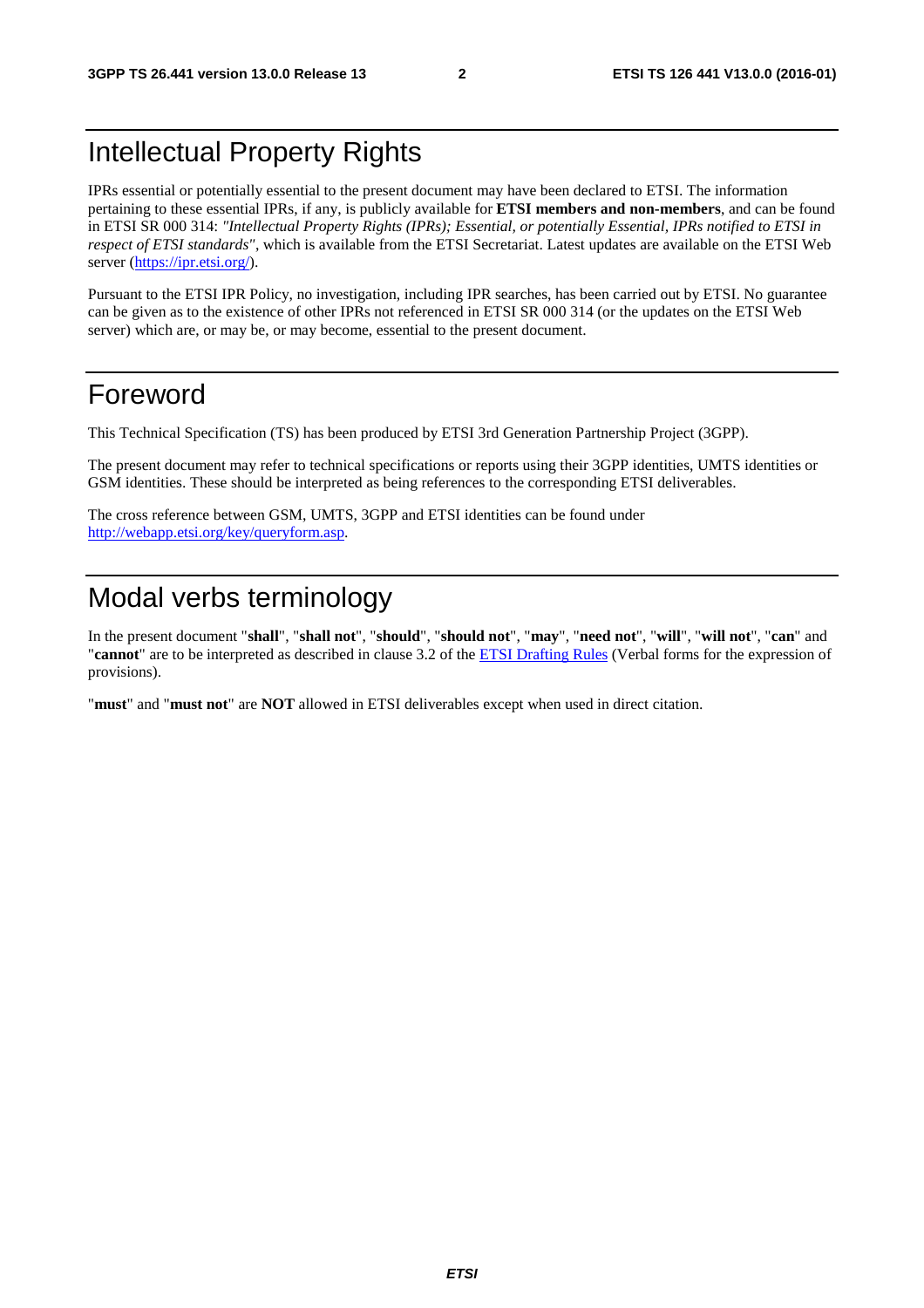$\mathbf{3}$ 

## Contents

| $\textbf{For} \textit{word}.\textit{________} \textit{________} \textit{________} \textit{________} \textit{________} \textit{________} \textit{________} \textit{________} \textit{________} \textit{________} \textit{________} \textit{________} \textit{________} \textit{________} \textit{________} \textit{________} \textit{________} \textit{________} \textit{________} \textit{________} \textit{________} \textit{________} \textit{________} \textit{________} \textit{________} \textit{________} \textit{________} \textit{________} \textit{________} \textit{________} \textit{________} \textit{________} \textit{________} \textit{________} \textit{$ |  |  |  |  |
|---------------------------------------------------------------------------------------------------------------------------------------------------------------------------------------------------------------------------------------------------------------------------------------------------------------------------------------------------------------------------------------------------------------------------------------------------------------------------------------------------------------------------------------------------------------------------------------------------------------------------------------------------------------------------|--|--|--|--|
|                                                                                                                                                                                                                                                                                                                                                                                                                                                                                                                                                                                                                                                                           |  |  |  |  |
|                                                                                                                                                                                                                                                                                                                                                                                                                                                                                                                                                                                                                                                                           |  |  |  |  |
| 1                                                                                                                                                                                                                                                                                                                                                                                                                                                                                                                                                                                                                                                                         |  |  |  |  |
| 2                                                                                                                                                                                                                                                                                                                                                                                                                                                                                                                                                                                                                                                                         |  |  |  |  |
| 3                                                                                                                                                                                                                                                                                                                                                                                                                                                                                                                                                                                                                                                                         |  |  |  |  |
| 4                                                                                                                                                                                                                                                                                                                                                                                                                                                                                                                                                                                                                                                                         |  |  |  |  |
| 5                                                                                                                                                                                                                                                                                                                                                                                                                                                                                                                                                                                                                                                                         |  |  |  |  |
| 6                                                                                                                                                                                                                                                                                                                                                                                                                                                                                                                                                                                                                                                                         |  |  |  |  |
| 7                                                                                                                                                                                                                                                                                                                                                                                                                                                                                                                                                                                                                                                                         |  |  |  |  |
| 8                                                                                                                                                                                                                                                                                                                                                                                                                                                                                                                                                                                                                                                                         |  |  |  |  |
| 9                                                                                                                                                                                                                                                                                                                                                                                                                                                                                                                                                                                                                                                                         |  |  |  |  |
| 10                                                                                                                                                                                                                                                                                                                                                                                                                                                                                                                                                                                                                                                                        |  |  |  |  |
| 11                                                                                                                                                                                                                                                                                                                                                                                                                                                                                                                                                                                                                                                                        |  |  |  |  |
| 12                                                                                                                                                                                                                                                                                                                                                                                                                                                                                                                                                                                                                                                                        |  |  |  |  |
| 13                                                                                                                                                                                                                                                                                                                                                                                                                                                                                                                                                                                                                                                                        |  |  |  |  |
| 14                                                                                                                                                                                                                                                                                                                                                                                                                                                                                                                                                                                                                                                                        |  |  |  |  |
| 15                                                                                                                                                                                                                                                                                                                                                                                                                                                                                                                                                                                                                                                                        |  |  |  |  |
| <b>Annex A (informative):</b>                                                                                                                                                                                                                                                                                                                                                                                                                                                                                                                                                                                                                                             |  |  |  |  |
|                                                                                                                                                                                                                                                                                                                                                                                                                                                                                                                                                                                                                                                                           |  |  |  |  |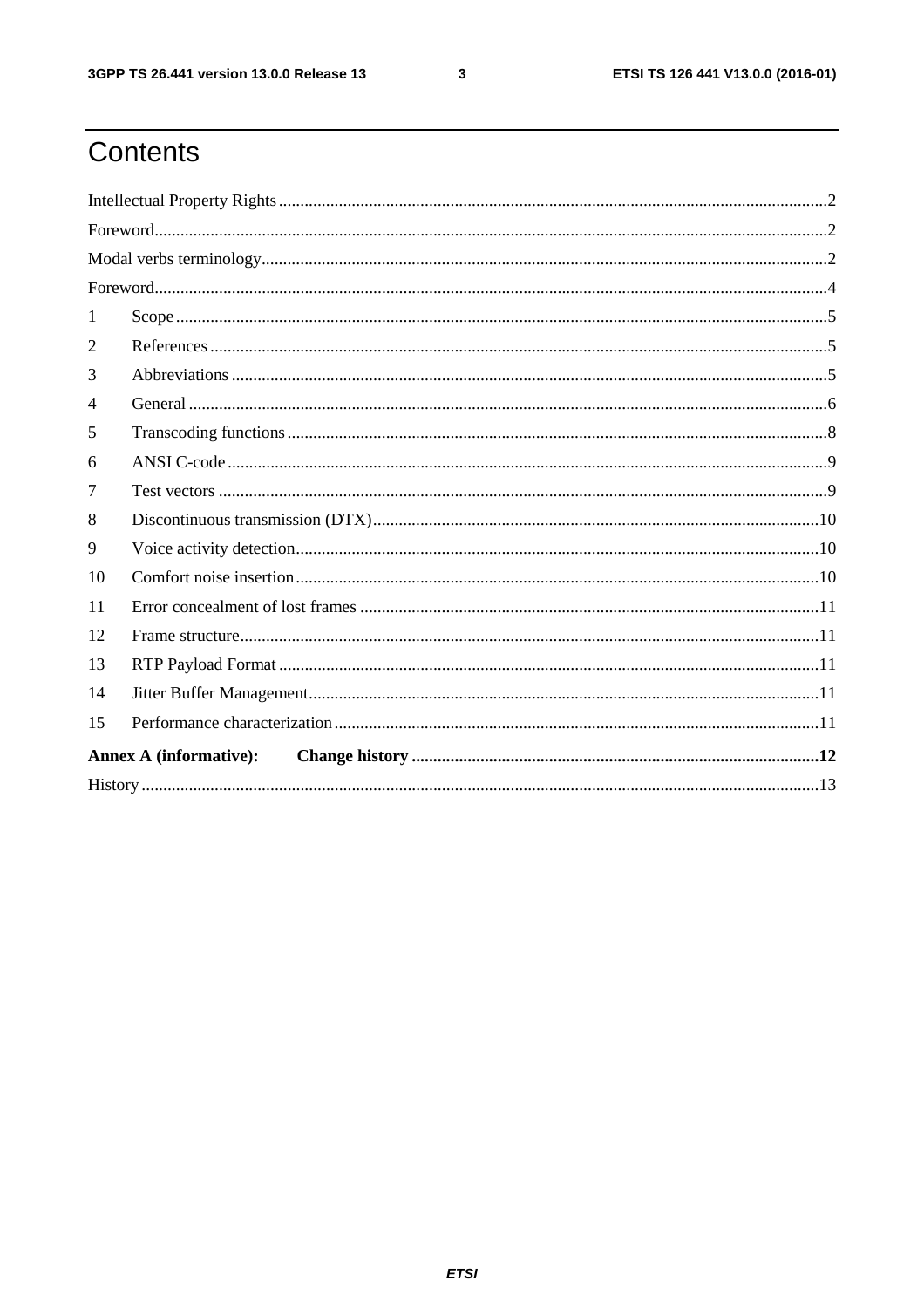#### Foreword

This Technical Specification has been produced by the 3<sup>rd</sup> Generation Partnership Project (3GPP).

The contents of the present document are subject to continuing work within the TSG and may change following formal TSG approval. Should the TSG modify the contents of the present document, it will be re-released by the TSG with an identifying change of release date and an increase in version number as follows:

Version x.y.z

where:

- x the first digit:
	- 1 presented to TSG for information;
	- 2 presented to TSG for approval;
	- 3 or greater indicates TSG approved document under change control.
- y the second digit is incremented for all changes of substance, i.e. technical enhancements, corrections, updates, etc.
- z the third digit is incremented when editorial only changes have been incorporated in the document.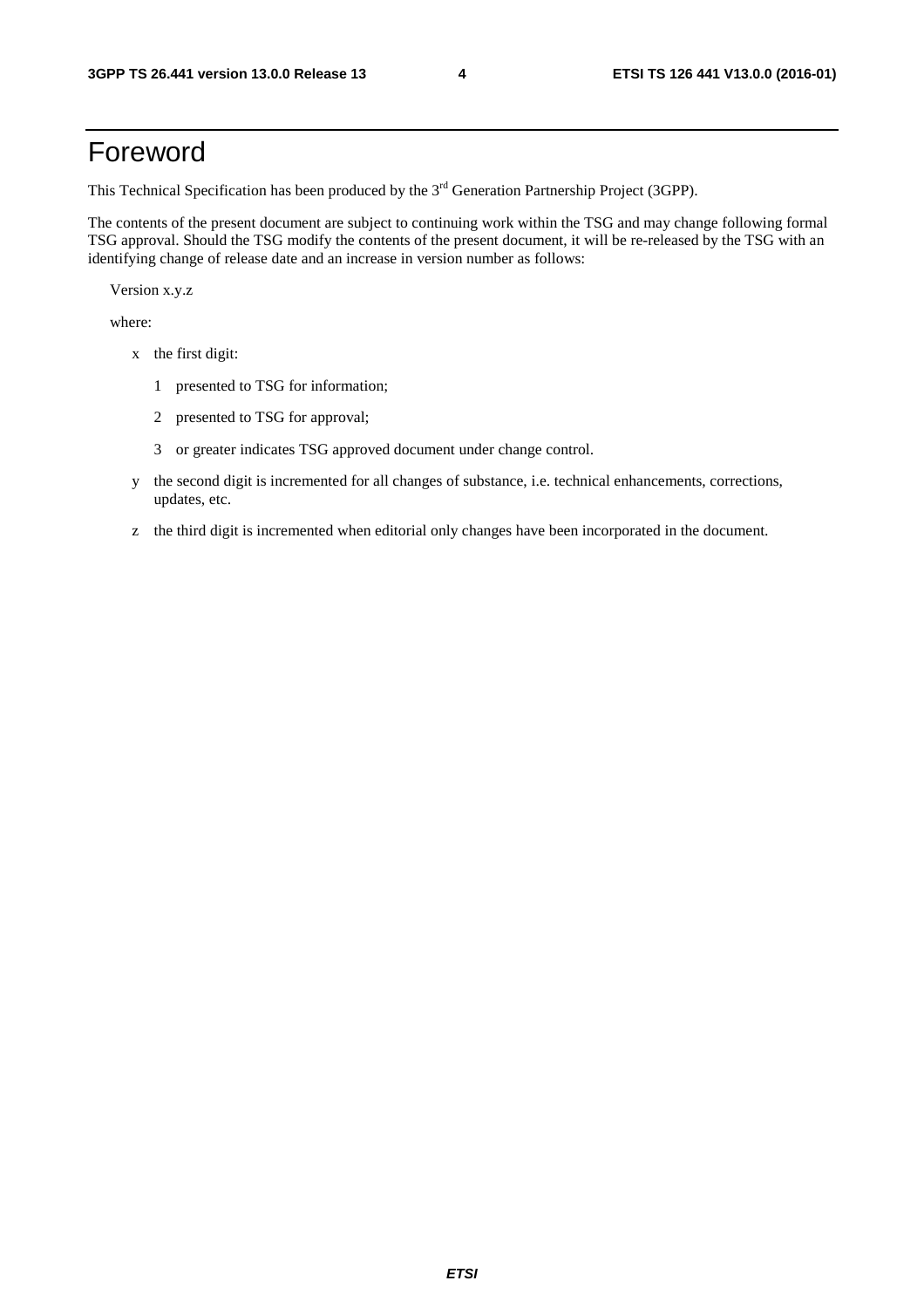#### 1 Scope

The present document is an introduction to the audio processing parts of the Enhanced Voice Services coder. A general overview of the audio processing functions is given, with reference to the documents where each function is specified in detail.

### 2 References

The following documents contain provisions which, through reference in this text, constitute provisions of the present document.

- References are either specific (identified by date of publication, edition number, version number, etc.) or non-specific.
- For a specific reference, subsequent revisions do not apply.
- For a non-specific reference, the latest version applies. In the case of a reference to a 3GPP document (including a GSM document), a non-specific reference implicitly refers to the latest version of that document *in the same Release as the present document*.
- [1] 3GPP TR 21.905: "Vocabulary for 3GPP Specifications".
- [2] 3GPP TS 26.445: "Codec for Enhanced Voice Services (EVS); Detailed Algorithmic Description".
- [3] 3GPP TS 26.442: "Codec for Enhanced Voice Services (EVS); ANSI C code (fixed-point)".
- [4] 3GPP TS 26.443: "Codec for Enhanced Voice Services (EVS); ANSI C code (floating point)".
- [5] 3GPP TS 26.444: "Codec for Enhanced Voice Services (EVS); Test Sequences".
- [6] 3GPP TS 26.446: "Codec for Enhanced Voice Services (EVS); AMR-WB Backward Compatible Functions".
- [7] 3GPP TS 26.447: "Codec for Enhanced Voice Services (EVS); Error Concealment of Lost Packets".
- [8] 3GPP TS 26.448: "Codec for Enhanced Voice Services (EVS); Jitter Buffer Management".
- [9] 3GPP TS 26.449: "Codec for Enhanced Voice Services (EVS); Comfort Noise Generation (CNG) Aspects".
- [10] 3GPP TS 26.450: "Codec for Enhanced Voice Services (EVS); Discontinuous Transmission (DTX)".
- [11] 3GPP TS 26.451: "Codec for Enhanced Voice Services (EVS); Voice Activity Detection (VAD)".
- [12] 3GPP TS 26.114: "IP Multimedia Subsystem (IMS); Multimedia telephony; Media handling and interaction".
- [13] 3GPP TS 26.131: "Terminal acoustic characteristics for telephony; Requirements".
- [14] 3GPP TR 26.952: "Codec for Enhanced Voice Services (EVS); Performance Characterization".

#### 3 Abbreviations

For the purposes of the present document, the abbreviations given in TR 21.905 [1] and the following apply. An abbreviation defined in the present document takes precedence over the definition of the same abbreviation, if any, in TR 21.905 [1].

ACELP Algebraic Code-Excited Linear Prediction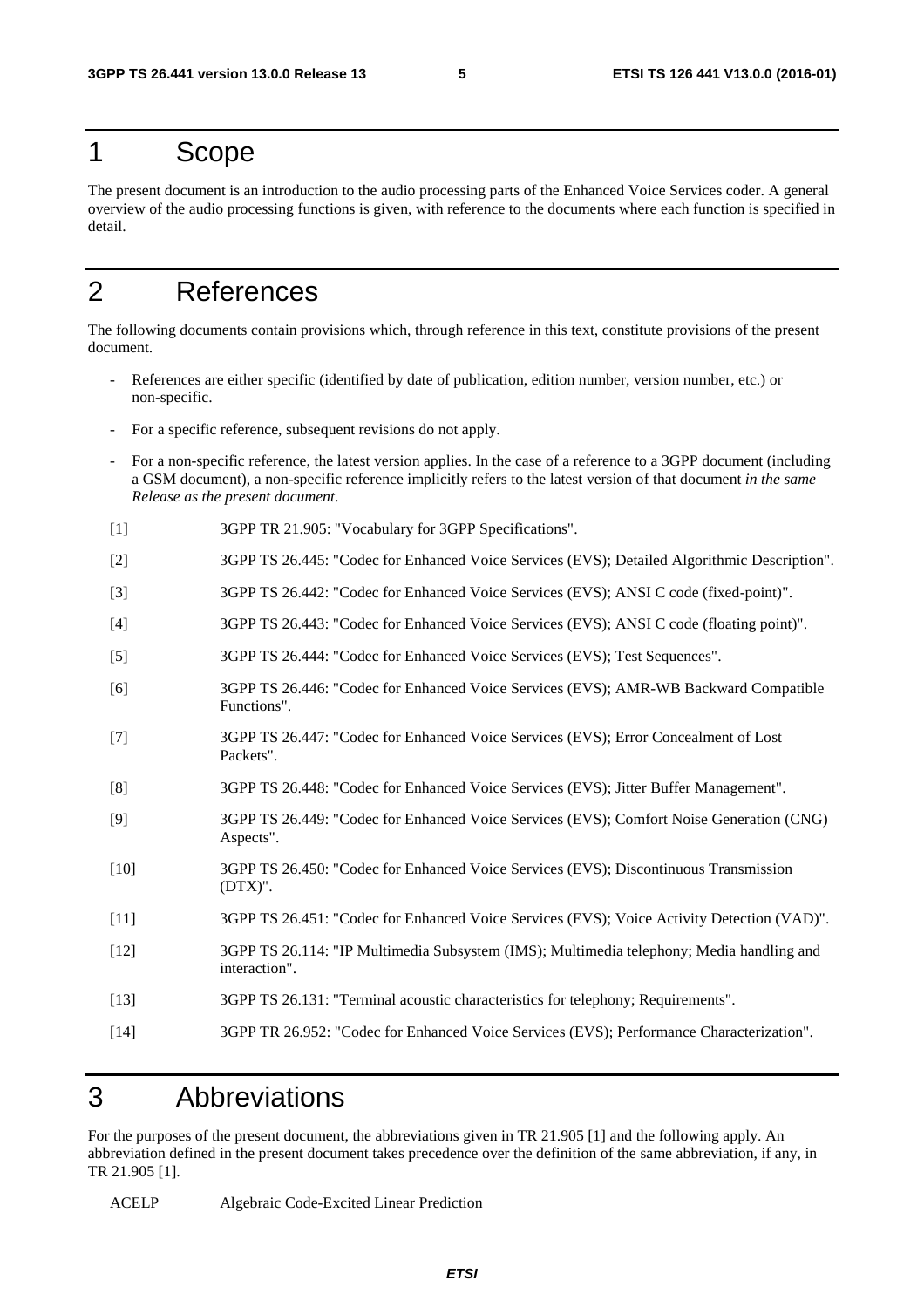| AMR-WB        | Adaptive Multi Rate Wideband (codec)       |
|---------------|--------------------------------------------|
| <b>CNG</b>    | <b>Comfort Noise Generator</b>             |
| <b>DTX</b>    | Discontinuous Transmission                 |
| <b>EVS</b>    | <b>Enhanced Voice Services</b>             |
| FB            | Fullband                                   |
| <b>FEC</b>    | Frame Erasure Concealment                  |
| <b>IP</b>     | Internet Protocol                          |
| <b>JBM</b>    | Jitter Buffer Management                   |
| <b>MSB</b>    | <b>Most Significant Bit</b>                |
| <b>MTSI</b>   | Multimedia Telephony Service for IMS       |
| NB            | Narrowhand                                 |
| <b>PS</b>     | Packet Switched                            |
| <b>PSTN</b>   | Public Switched Telephone Network          |
| SAD           | Sound Activity Detection                   |
| <b>SC-VBR</b> | Source Controlled - Variable Bit Rate      |
| <b>SID</b>    | Silence Insertion Descriptor               |
| <b>SWB</b>    | Super Wideband                             |
| VAD           | Voice Activity Detection                   |
| WB            | Wideband                                   |
| <b>WMOPS</b>  | Weighted Millions of Operations Per Second |
|               |                                            |

### 4 General

The Enhanced Voice Services coder consists of the multi-rate audio coder optimized for operation with voice and music/mixed content signals, a source controlled rate scheme including a voice/sound activity detector and a comfort noise generation system, and an error concealment mechanism to combat the effects of transmission errors and lost packets. Jitter buffer management is also provided.

The EVS coder also provides enhanced interoperation with AMR-WB over all nine source bit rates from 6,6 kbit/s to 23,85 kbit/s.

The EVS speech coder is capable of switching its bit-rate every 20 ms speech frame upon command.

A reference configuration where the various speech processing functions are identified is given in Figure 1. In this figure, the relevant specifications for each function are also indicated.

In Figures 1  $\&$  2, the audio parts including analogue to digital and digital to analogue conversion are included, to show the complete speech path between the audio input/output in the User Equipment (UE) and the digital interface of the network. The detailed specification of the audio parts is not within the scope of the present document. These aspects are only considered to the extent that the performance of the audio parts affect the performance of the speech transcoder.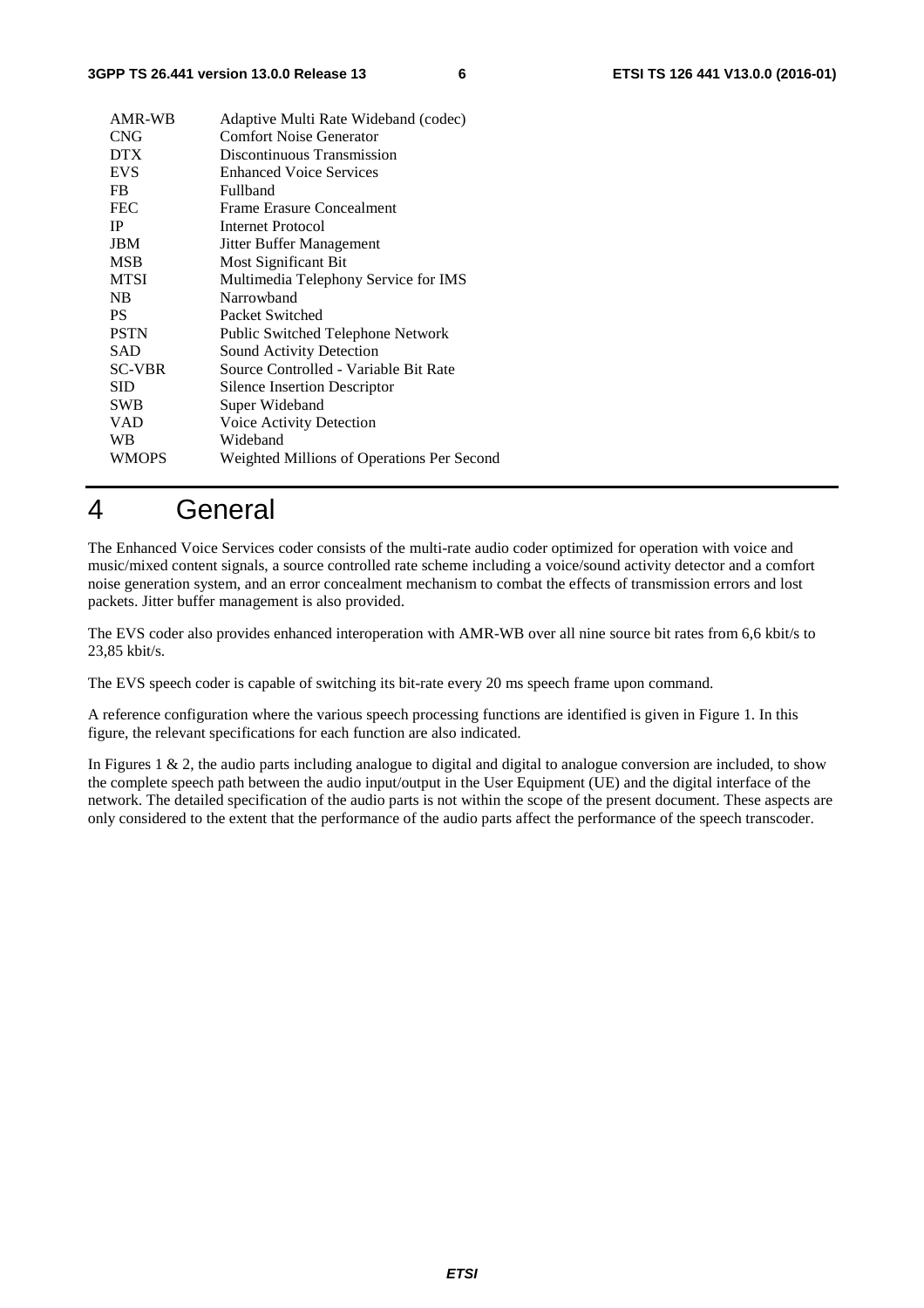

- $\boxed{1}$ 16-bit Linear PCM Samples and Sample Rate (8, 16, 32 or 48 kHz)
- $\Omega)$ Encoded audio frame, 50 frames/s, number of bits/frame depending on the EVS codec mode
- $\left(3\right)$ Encoded Silence Descriptor frames (variable frame rate)
- $\bigcap$ RTP Payload Packets

**Figure 1: Overview of audio processing functions - Transmit Side**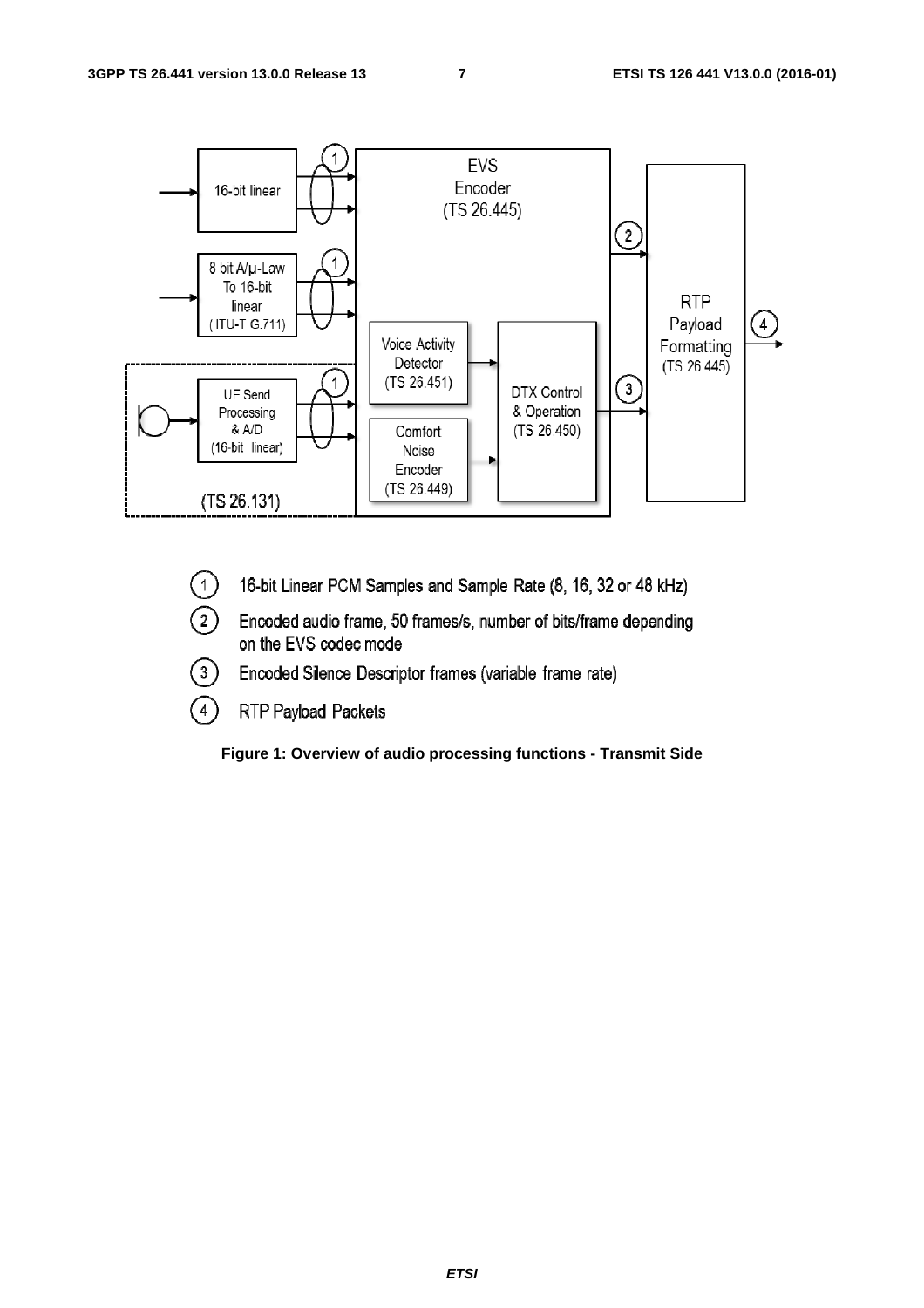

#### **Figure 2: Overview of audio processing functions - Receive Side**

#### 5 Transcoding functions

The Enhanced Voice Services codec algorithm is described in [2].

As shown in Figures 1 & 2, the audio encoder takes its input, and can produce an output at the decoder, in the form of a 16-bit uniform Pulse Code Modulated (PCM) signal at sampling frequencies of 8 kHz, 16 kHz, 32 kHz or 48 kHz. The audio may originate from and terminate within the audio part of the UE or from the network side or from the Public Switched Telephone Network (PSTN) via a narrowband 13-bit A-law or  $\mu$ -law (8 kHz) PCM conversion or wideband (16 kHz) 14-bit uniform PCM conversion.

The detailed mapping between input blocks of audio samples in 16-bit uniform PCM format to encoded blocks (in which the number of bits depends on the presently used codec mode) and from these to output blocks of reconstructed 16-bit uniform PCM format audio samples is described in [2]. The bit-rates of the source codec are listed in Table 1. Table 2 shows the nine bit rates of AMR-WB where interoperable performance is enhanced with the EVS codec. This functionality is described in [2] and [6].

An EVS audio codec capable UE shall support all source rates listed in Table 1.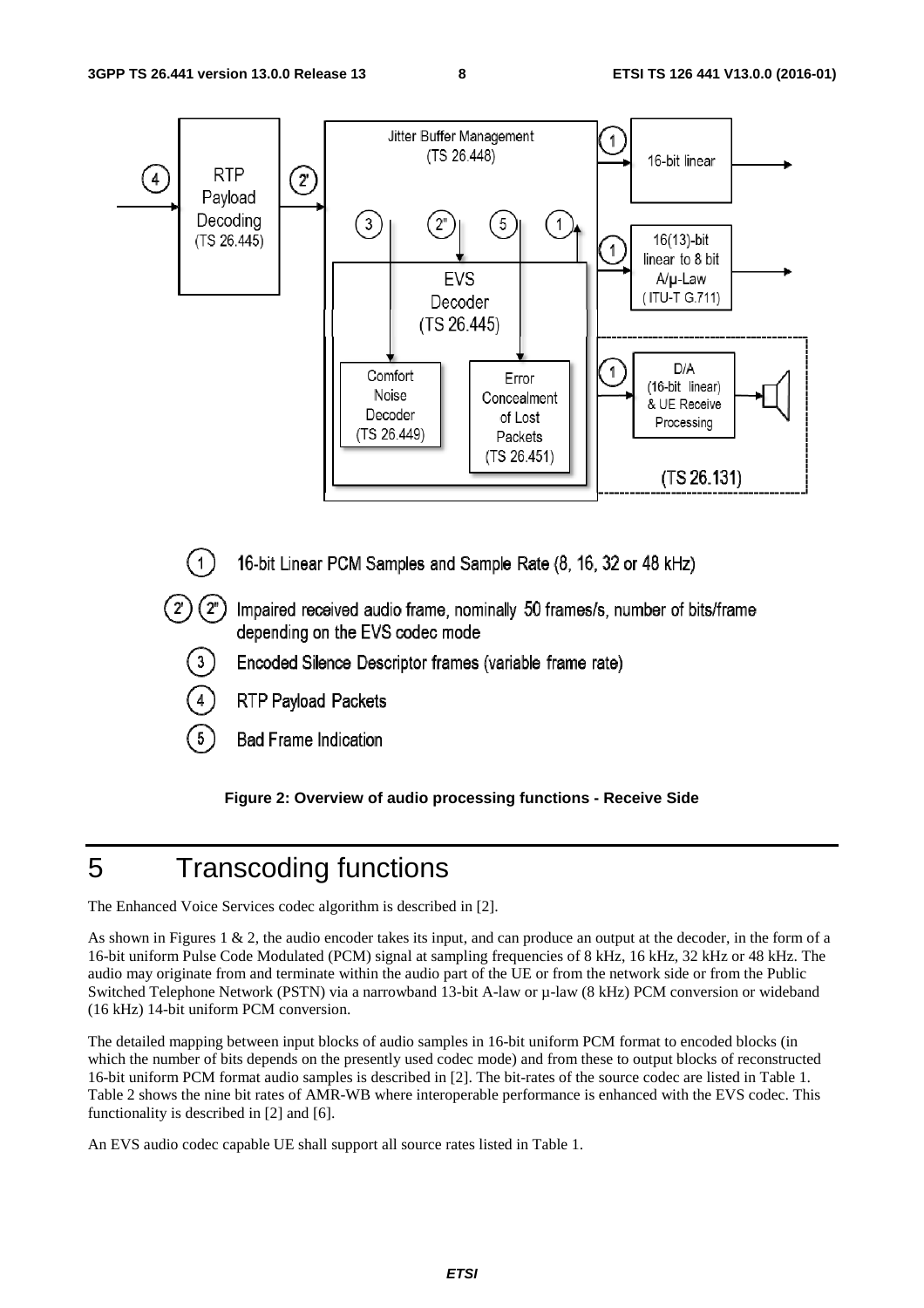| Source codec bit-rate<br>(kbit/s) | <b>Audio bandwidths</b><br>supported | <b>Source Controlled Operation</b><br><b>Available</b> |
|-----------------------------------|--------------------------------------|--------------------------------------------------------|
| 5,9 (SC-VBR)                      | NB, WB                               | Yes (Always On)                                        |
| 7,2                               | NB. WB                               | Yes                                                    |
| 8.0                               | NB. WB                               | Yes                                                    |
| 9,6                               | NB, WB, SWB                          | Yes                                                    |
| 13,2                              | NB, WB, SWB                          | Yes                                                    |
| 13,2 (channel aware)              | WB, SWB                              | Yes                                                    |
| 16,4                              | NB, WB, SWB, FB                      | Yes                                                    |
| 24,4                              | NB, WB, SWB, FB                      | Yes                                                    |
| 32                                | WB, SWB, FB                          | Yes                                                    |
| 48                                | WB, SWB, FB                          | Yes                                                    |
| 64                                | WB, SWB, FB                          | Yes                                                    |
| 96                                | WB, SWB, FB                          | <b>Yes</b>                                             |
| 128                               | WB, SWB, FB                          | Yes                                                    |

**Table 1: Source codec bit-rates for the EVS codec** 

#### **Table 2: Source codec bit-rates for the AMR-WB Interoperable Modes of the EVS codec**

| Source codec bit-rate<br>(kbit/s) |
|-----------------------------------|
| 6,6                               |
| 8,85                              |
| 12,65                             |
| 14,25                             |
| 15,85                             |
| 18,25                             |
| 19,85                             |
| 23,05                             |
| 23,85                             |

### 6 ANSI C-code

The ANSI C-code of the EVS codec, VAD, CNG and Jitter Buffer Manager (JBM) are described in [3] for fixed point arithmetic operation and are described in [4] for floating point arithmetic operation.

The ANSI C-code is mandatory.

#### 7 Test vectors

A set of digital test sequences is specified in [5], thus enabling the verification of compliance, i.e. bit-exactness, to a high degree of confidence.

The EVS encoder and decoder (see Figure 1) are defined in bit exact arithmetic. Consequently, they shall react on being presented with a given input sequence always with the corresponding bit exact output sequence, provided that the internal state variables are also always exactly in the same state at the beginning of the test.

The input test sequences provided shall produce the corresponding output test sequences, provided that the tested modules are in their home state when starting.

The modules may be set into their home states by provoking the appropriate homing functions.

NOTE: This is normally done during reset (initialization of the codec).

Special inband signalling frames (encoder homing frame and decoder homing frame) described in [2] have been defined to provoke these homing functions also in remotely placed modules.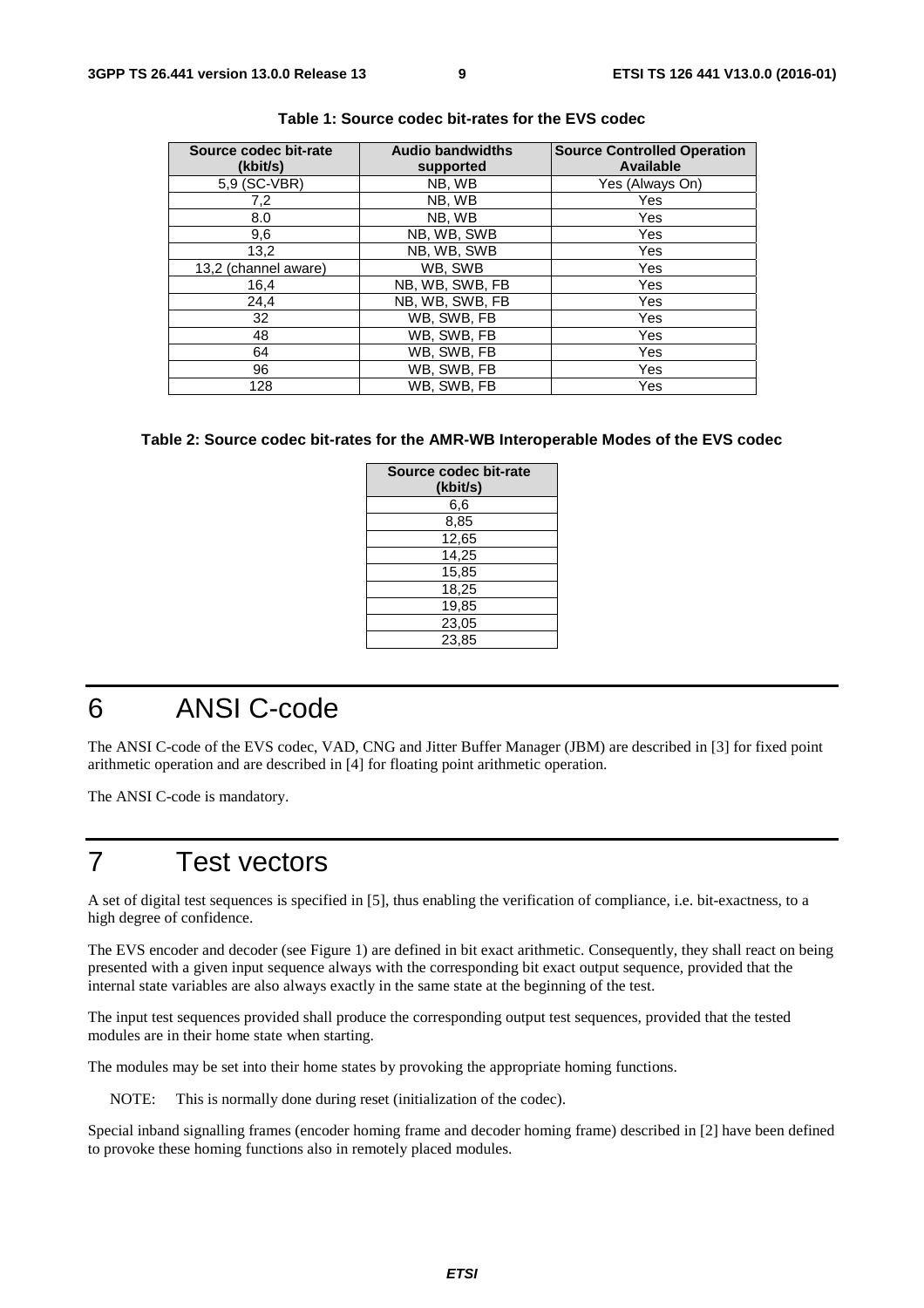At the end of the first received homing frame, the audio functions that are defined in a bit exact way shall go into their predefined home states. The output corresponding to the first homing frame is dependent on the codec state when the frame was received. Any consecutive homing frames shall produce corresponding homing frames at the output.

### 8 Discontinuous transmission (DTX)

The discontinuous transmission (DTX) of the Enhanced Voice Services codec is defined in [2]  $\&$  [10].

During a normal telephone conversation, the participants alternate so that, on the average, each direction of transmission is occupied about 50 % of the time. Source controlled operation is a mode of operation where the speech encoder encodes speech frames containing only background noise with a lower bit-rate than normally used for encoding speech. A network may adapt its transmission scheme to take advantage of the varying bit-rate. This may be done for the following two purposes:

- 1) In the UE, battery life will be prolonged or a smaller battery could be used for a given operational duration.
- 2) The average required bit-rate is reduced, leading to a more efficient transmission with decreased load and hence increased capacity.

The following functions are provided by the EVS codec for the source controlled rate operation:

- a Voice Activity Detector (VAD) or more accurately Sound Activity Detector (SAD) on the TX side;
- evaluation of the background acoustic noise on the TX side, in order to transmit characteristic parameters to the RX side;
- generation of comfort noise on the RX side during periods when no normal speech frames are received.

The transmission of comfort noise information to the RX side is achieved by means of a Silence Descriptor (SID) frame, which is sent at regular intervals.

- a Source-Controlled Variable Bit Rate operational mode (SC-VBR) operating at 5,9 kbit/s is also provided to reduce the operational bit rate still further for NB and WB speech services.
- 9 Voice activity detection

The Enhanced Voice Services codec VAD function is described in [2] & [11].

The input to the VAD is the input speech itself together with a set of parameters computed by the EVS encoder. The VAD uses this information to decide whether each 20 ms encoder frame contains active signal or not.

The VAD algorithm is described in [2], and the corresponding C-code is defined in [3] & [4]. The verification of compliance to [5] is achieved by use of digital test sequences applied to the same interface as the test sequences for the EVS codec.

### 10 Comfort noise insertion

The EVS codec comfort noise insertion function is described in [2] & [9].

When audio is absent, the synthesis in the EVS decoder is different from the case when normal speech frames are received. The synthesis of an artificial noise based on the received non-speech parameters is termed comfort noise generation.

The comfort noise generation process is as follows:

- the evaluation of the acoustic background noise in the transmitter;
- the noise parameter encoding (SID frames) and decoding, and
- the generation of comfort noise in the receiver.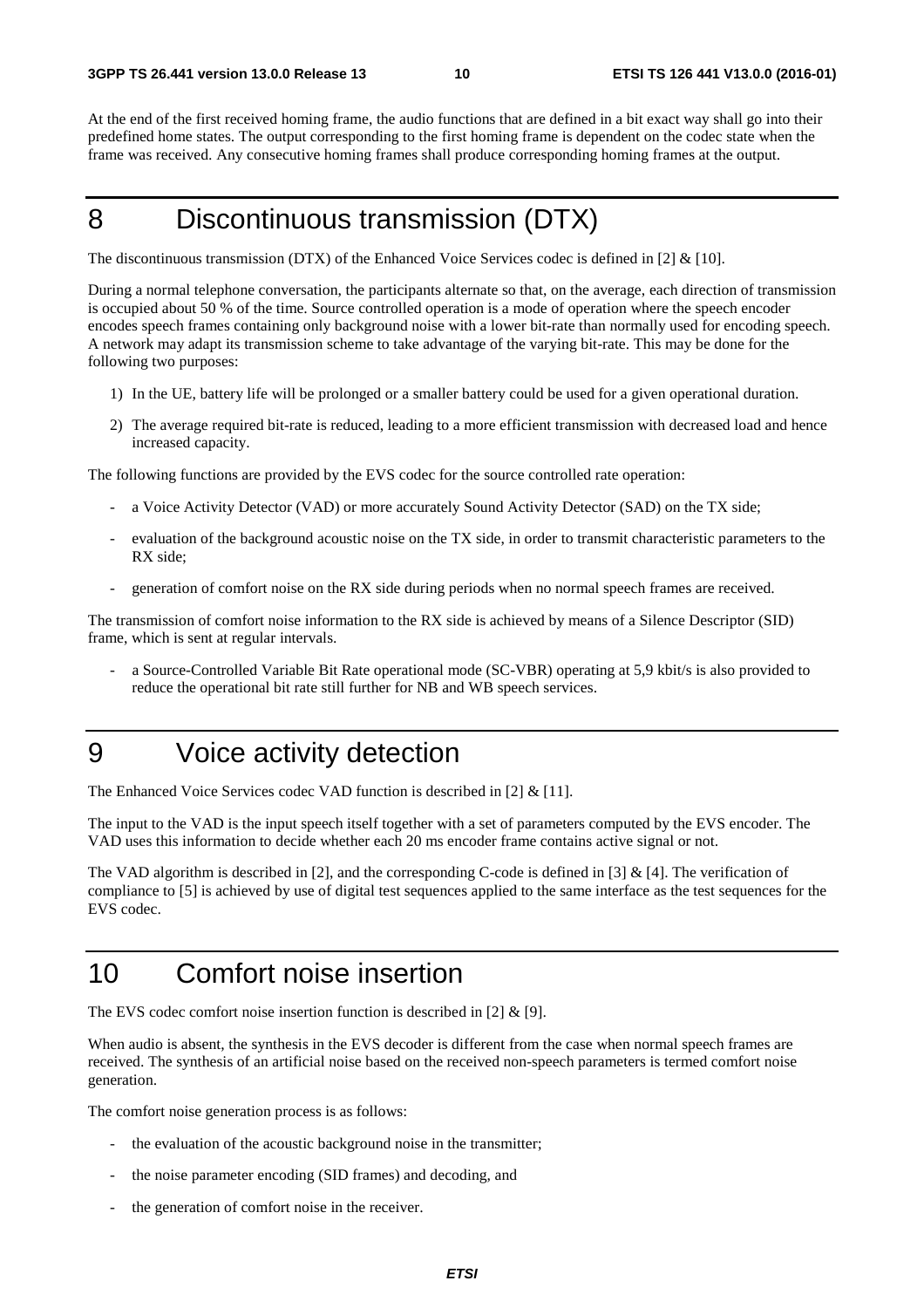The comfort noise processes and the algorithm for updating the noise parameters during speech pauses are defined in detail in [2], and the corresponding C-code is defined in [3]  $\&$  [4].

### 11 Error concealment of lost frames

The EVS coder error concealment of erroneous or lost frames is described in [2] & [7].

Frames may be erroneous due to transmission errors or frames may be lost or delayed due to packet loss in a transport network. The methods described in [2] & [7] may be used as a basis for error concealment.

In order to mask the effect of isolated erroneous/lost frames, the decoder shall be informed about erroneous/lost frames and the error concealment actions shall be initiated, whereby a set of predicted parameters are used in the speech synthesis. Insertion of speech signal independent silence frames is not allowed.

#### 12 Frame structure

The EVS coder frame structure is described in [2].

### 13 RTP Payload Format

The EVS coder RTP Payload Format for media handling and interaction is described in [2].

#### 14 Jitter Buffer Management

The EVS coder Jitter Buffer Management is described in [8].

#### 15 Performance characterization

The EVS coder performance characterization is described in [14].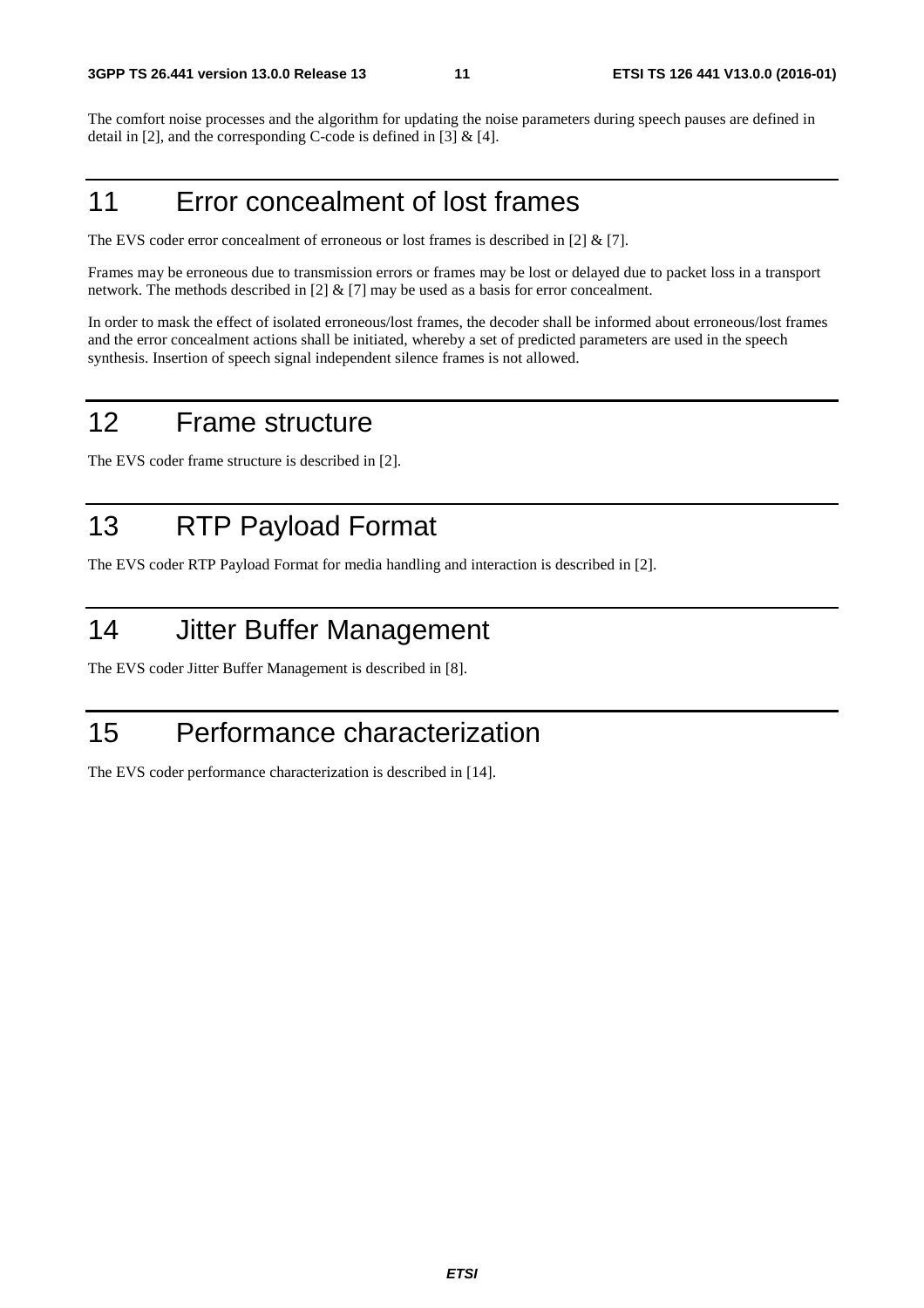### Annex A (informative): Change history

| <b>Change history</b> |    |                         |           |  |                                        |            |            |
|-----------------------|----|-------------------------|-----------|--|----------------------------------------|------------|------------|
| <b>Date</b>           |    | <b>ITSG # ITSG Doc.</b> | <b>CR</b> |  | <b>Rev Subject/Comment</b>             | <b>Old</b> | <b>New</b> |
| 06-2014               | 64 | <b>SP-140208</b>        |           |  | Presented to TSG SA#64 for information |            | 1.0.0      |
| 09-2014               | 65 | SP-140457               |           |  | Presented to TSG SA#65 for approval    | 1.0.0      | 2.0.0      |
| 09-2014               | 65 |                         |           |  | Approved a TSG SA#65                   | 2.0.0      | 12.0.0     |
| 12-2014               | 66 | SP-140723               | 0001      |  | Typographical correction               | 12.0.0     | 12.1.0     |
| 12-2015               | 70 |                         |           |  | Version for Release 13                 | 12.1.0     | 13.0.0     |